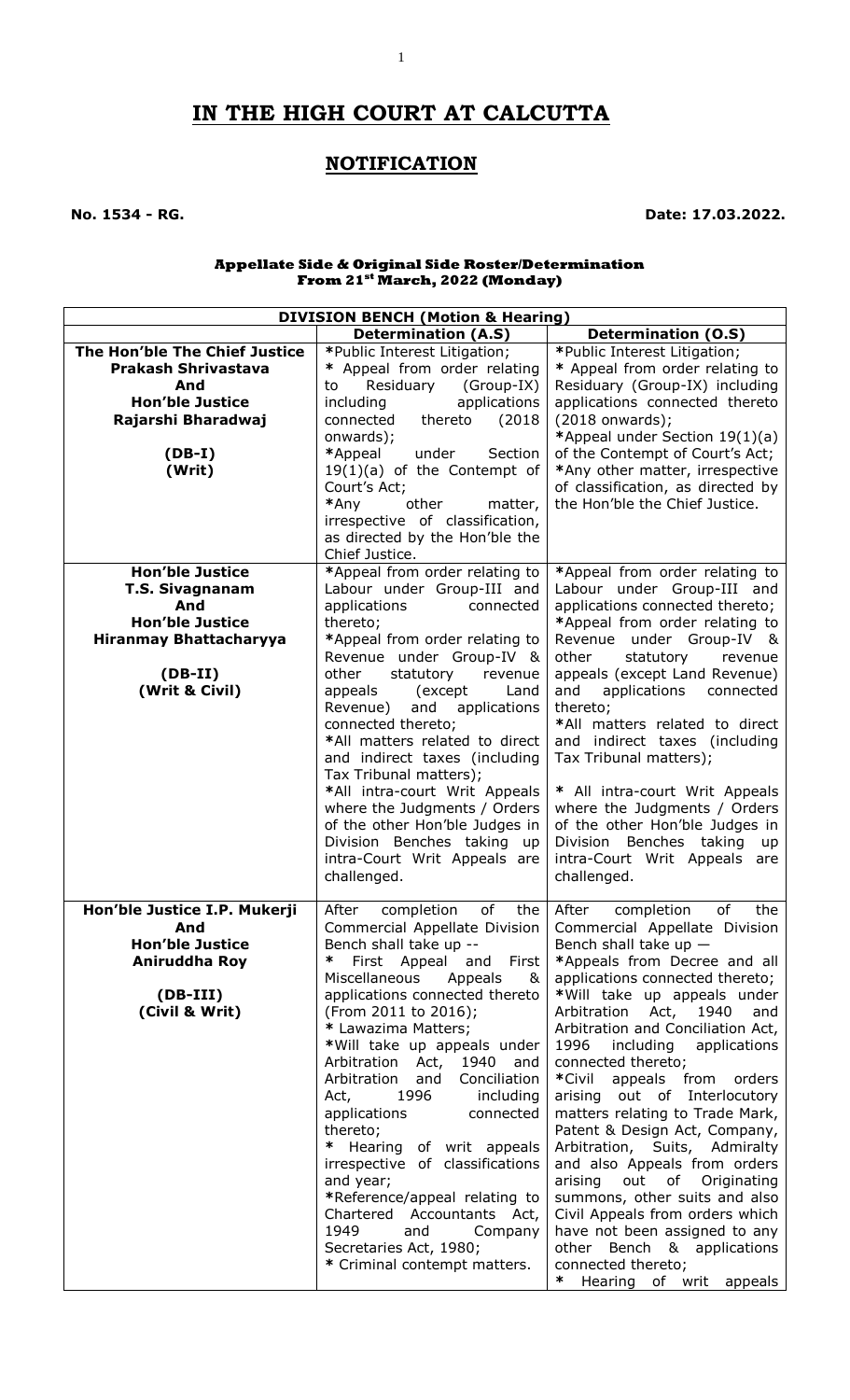| <b>Hon'ble Justice Harish Tandon</b><br>And<br><b>Hon'ble Justice</b><br><b>Rabindranath Samanta</b><br>$(DB-IV)$<br>(Civil & Writ) | * Admission of Appeals under<br>Order XLI Rule 11 of the Code<br>Procedure,<br>of Civil<br>1908<br>applications<br>including<br>connected thereto<br>(upto<br>$2016$ ;<br>* Matters relating to Tribunals<br>under Articles 323A and 323B<br>of the Constitution of India<br>including applications<br>connected thereto (excluding<br>tax matters);<br>* Appeal from order relating<br>to Education under Group-II<br>applications connected<br>and<br>thereto;<br>* Matters under Section 27 of<br>Electricity Regulatory<br>the<br>Commission Act,<br>1998<br>including<br>applications<br>connected thereto; | irrespective of classifications<br>and year;<br>*Reference/appeal relating to<br>Chartered<br>Accountants Act,<br>1949 and Company Secretaries<br>Act, 1980;<br>* Criminal contempt matters.<br>* Matters relating to Tribunals<br>under Articles 323A and 323B<br>of the Constitution of India<br>including<br>applications<br>connected thereto (excluding<br>tax matters);<br>* Appeal from order relating to<br>Education under Group-II and<br>applications connected thereto.<br>* Matters under Section 27 of<br>Electricity<br>Regulatory<br>the<br>Commission<br>Act,<br>1998<br>including<br>applications<br>connected thereto; |
|-------------------------------------------------------------------------------------------------------------------------------------|------------------------------------------------------------------------------------------------------------------------------------------------------------------------------------------------------------------------------------------------------------------------------------------------------------------------------------------------------------------------------------------------------------------------------------------------------------------------------------------------------------------------------------------------------------------------------------------------------------------|-------------------------------------------------------------------------------------------------------------------------------------------------------------------------------------------------------------------------------------------------------------------------------------------------------------------------------------------------------------------------------------------------------------------------------------------------------------------------------------------------------------------------------------------------------------------------------------------------------------------------------------------|
| <b>Hon'ble Justice Soumen Sen</b><br>And<br><b>Hon'ble Justice</b><br>Ajoy Kumar Mukherjee<br>$(DB-V)$<br>(Civil)                   | * Admission of Appeals under<br>Order XLI Rule 11 of the Code<br>of Civil<br>Procedure,<br>1908<br>including<br>applications<br>thereto (2017<br>connected<br>onwards);<br>* First Appeal and First<br>Miscellaneous<br>Appeals<br>&<br>applications connected thereto<br>(2017 onwards);<br>* Matrimonial & Family Court<br>Appeals & matters relating to<br>Guardianship<br>including<br>applications<br>connected<br>thereto;<br>* Admission of Appeals under<br>Section 30 of the Employees'<br>Compensation Act, 1923;<br>* Lawazima matters.                                                               |                                                                                                                                                                                                                                                                                                                                                                                                                                                                                                                                                                                                                                           |
| <b>Hon'ble Justice</b><br>Joymalya Bagchi<br>And<br><b>Hon'ble Justice</b><br><b>Bivas Pattanayak</b><br>$(DB-VI)$<br>(Criminal)    | *Admission<br>&<br>of<br>Hearing<br>Appeals<br>Criminal<br>including<br>applications for suspension of<br>sentence in pending appeals<br>other<br>and<br>applications<br>connected thereto;<br>* Hearing of Death Reference<br>cases;<br>*Anticipatory<br>Bail<br>under<br>Section 438 of the Code of<br>Criminal Procedure including<br>modification / cancellation,<br>relaxation of conditions of bail<br>(upto 2020);<br>*Bail under Section 439 of the<br>Code of Criminal Procedure<br>including<br>modification<br>cancellation,<br>relaxation<br>оf<br>conditions of bail (upto 2020).                   |                                                                                                                                                                                                                                                                                                                                                                                                                                                                                                                                                                                                                                           |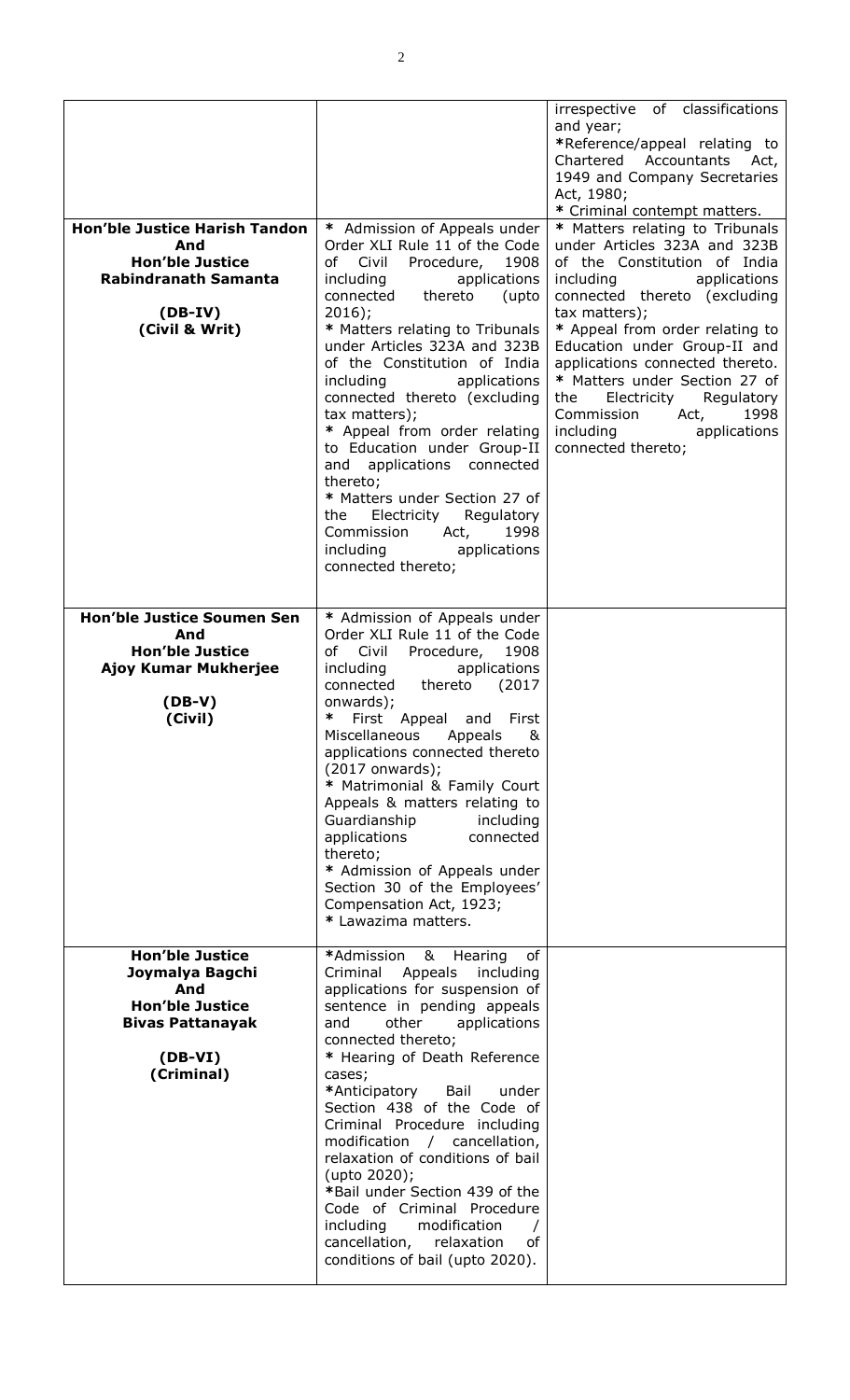| <b>Hon'ble Justice</b><br>Subrata Talukdar<br>And<br>Hon'ble Justice Krishna Rao<br>(DB-VII)<br>(Writ)                                    | * Appeal from order relating<br>Service<br>(Group-VI)<br>to<br>applications<br>including<br>connected thereto;<br>* Appeal from order relating<br>Transport<br>to<br>&<br>Telecommunication<br>(Group-<br>including<br>applications<br>$VII$ )<br>connected thereto;<br>* Appeal from order relating<br>to Regulation of Industries &<br>Essential<br>Commodities<br>&<br>Orders<br>various<br>Central<br>(Group-VIII)<br>including<br>applications<br>connected<br>thereto.                                             | * Appeal from order relating to<br>Service (Group-VI) including<br>applications connected thereto;<br>* Appeal from order relating to<br>Transport & Telecommunication<br>(Group-VII)<br>including<br>applications connected thereto;<br>* Appeal from order relating to<br>Regulation<br>of<br>Industries<br>&<br>Essential<br>Commodities<br>&<br>various Central Orders (Group-<br>VIII) including<br>applications<br>connected thereto.                                                                        |
|-------------------------------------------------------------------------------------------------------------------------------------------|--------------------------------------------------------------------------------------------------------------------------------------------------------------------------------------------------------------------------------------------------------------------------------------------------------------------------------------------------------------------------------------------------------------------------------------------------------------------------------------------------------------------------|--------------------------------------------------------------------------------------------------------------------------------------------------------------------------------------------------------------------------------------------------------------------------------------------------------------------------------------------------------------------------------------------------------------------------------------------------------------------------------------------------------------------|
| <b>Hon'ble Justice</b><br><b>Tapabrata Chakraborty</b><br>And<br><b>Hon'ble Justice</b><br>Sugato Majumdar<br>(DB-VIII)<br>(Civil & Writ) | ∗<br>First<br>First Appeal<br>and<br>Miscellaneous<br>Appeal<br>&<br>applications connected thereto<br>(upto 2010);<br>Lawazima Matters.<br>∗<br>∗<br>Matters<br>related<br>Ponzi<br>Schemes;<br>* Appeal from order relating<br>Residuary<br>(Group-IX)<br>to<br>applications<br>including<br>connected<br>thereto<br>(upto<br>2017);<br>*Habeas Corpus petition &<br>applications<br>connected<br>thereto;                                                                                                             | * Sanchaita Matters.<br>* Appeal from order relating to<br>Residuary (Group-IX) including<br>applications connected thereto<br>(upto 2017);<br>*Habeas Corpus<br>petition &<br>applications connected thereto.                                                                                                                                                                                                                                                                                                     |
| <b>Hon'ble Justice</b><br><b>Arijit Banerjee</b><br>And<br><b>Hon'ble Justice</b><br><b>Kausik Chanda</b><br>$(DB-IX)$<br>(Writ)          | * Appeal from order relating<br>to Land (Group-I) including<br>applications<br>connected<br>thereto;<br>* Appeal from order relating<br>Municipalities,<br>$Co-$<br>to<br>operatives<br>&<br>Panchayats<br>under<br>Group-V<br>including<br>applications<br>connected<br>thereto;<br>* Review petitions, contempt<br>applications<br>(including)<br>applications<br>connected<br>thereto) of the Division Bench,<br>Hon'ble Judges whereof are<br>not available due to death,<br>retirement<br>or<br>transfer/elevation. | * Appeal from order relating to<br>$(Group-I)$<br>Land<br>including<br>applications connected thereto;<br>*Appeal from order relating to<br>Municipalities, Co-operatives &<br>Panchayats under<br>Group-V<br>including<br>applications<br>connected thereto;<br>* Review petitions, contempt<br>applications<br>(including<br>applications connected thereto)<br>of the Division Bench, Hon'ble<br>Judges<br>whereof<br>are<br>not<br>available<br>due<br>to<br>death,<br>retirement<br>or<br>transfer/elevation. |
| <b>Hon'ble Justice</b><br>Debangsu Basak<br>And<br><b>Hon'ble Justice</b><br><b>Bibhas Ranjan De</b><br>$(DB-X)$<br>(Criminal)            | Bail<br>under<br>*Anticipatory<br>Section 438 of the Code of<br>Criminal<br>Procedure,<br>1973<br>including<br>modification<br>cancellation,<br>of<br>relaxation<br>conditions<br>bail<br>(2021)<br>of<br>onwards);<br>* Bail under Section 439 of<br>Code<br>of<br>Criminal<br>the<br>Procedure)<br>including<br>modification / cancellation,<br>relaxation of conditions of bail<br>(2021 onwards).                                                                                                                    |                                                                                                                                                                                                                                                                                                                                                                                                                                                                                                                    |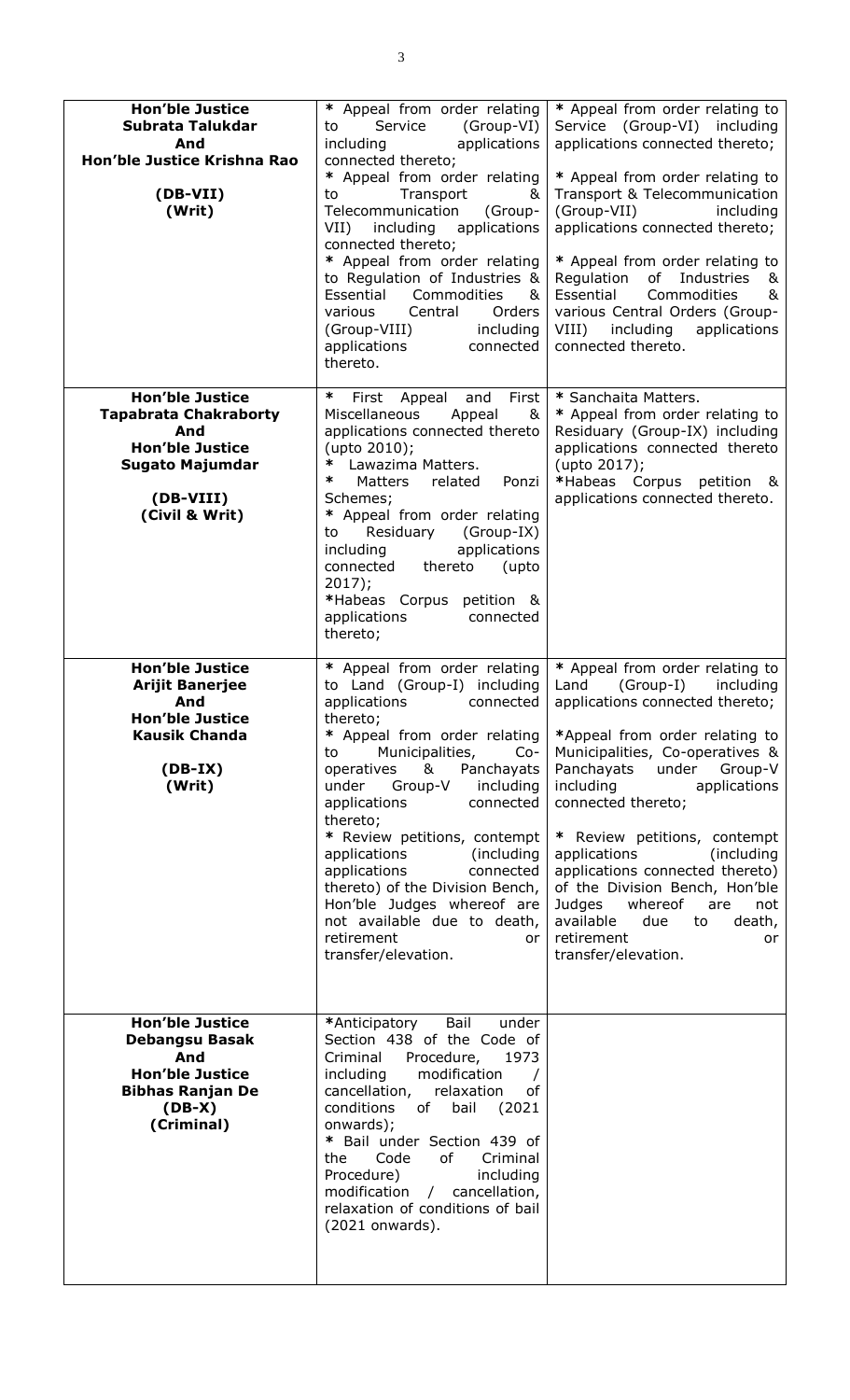| <b>Single Bench</b>                                                       |                                                                                                                                                                                                                                                                                                                                                                                                              |                                                                                                                                                                                                                                                                                                                                                                                                                |
|---------------------------------------------------------------------------|--------------------------------------------------------------------------------------------------------------------------------------------------------------------------------------------------------------------------------------------------------------------------------------------------------------------------------------------------------------------------------------------------------------|----------------------------------------------------------------------------------------------------------------------------------------------------------------------------------------------------------------------------------------------------------------------------------------------------------------------------------------------------------------------------------------------------------------|
| <b>Hon'ble Justice</b><br><b>T.S. Sivagnanam</b><br>(Writ)                | * Writ matters irrespective of<br>upto<br>classification<br>2011<br>including<br>applications<br>connected thereto.                                                                                                                                                                                                                                                                                          | * Writ matters irrespective of<br>classification<br>upto $2011$<br>applications<br>including<br>connected thereto.                                                                                                                                                                                                                                                                                             |
| Hon'ble Justice I.P. Mukerji<br>(Writ)                                    | * Writ matters irrespective<br>2010<br>classification<br>upto<br>including applications<br>connected thereto.                                                                                                                                                                                                                                                                                                | * Writ matters irrespective<br>2010<br>classification upto<br>including<br>applications<br>connected thereto.                                                                                                                                                                                                                                                                                                  |
| <b>Hon'ble Justice</b><br><b>Harish Tandon</b><br>(Civil)                 | * Civil Revision matters upto<br>2010 including applications<br>connected thereto.                                                                                                                                                                                                                                                                                                                           |                                                                                                                                                                                                                                                                                                                                                                                                                |
| <b>Hon'ble Justice Soumen Sen</b><br>(Writ)                               | * Writ matters irrespective of<br>classification upto<br>2010<br>including applications<br>connected thereto.                                                                                                                                                                                                                                                                                                | * Writ matters irrespective of<br>classification upto<br>2010<br>including applications<br>connected thereto.                                                                                                                                                                                                                                                                                                  |
| <b>Hon'ble Justice</b><br>Joymalya Bagchi<br>(Criminal)                   | * Criminal revision matters<br>upto 2013 including<br>applications connected thereto.                                                                                                                                                                                                                                                                                                                        |                                                                                                                                                                                                                                                                                                                                                                                                                |
| <b>Hon'ble Justice</b><br>Subrata Talukdar<br>(Writ)                      | * Writ matters irrespective of<br>upto<br>classification<br>2010<br>including applications<br>connected thereto.                                                                                                                                                                                                                                                                                             | * Writ matters irrespective of<br>upto<br>classification<br>2010<br>including and the state of the state of the state of the state of the state of the state of the state of the state of the state of the state of the state of the state of the state of the state of the state of the state of t<br>applications<br>connected thereto.                                                                      |
| <b>Hon'ble Justice</b><br><b>Tapabrata Chakraborty</b><br>(Writ)          | * Writ matters irrespective of<br>classification<br>upto<br>2010<br>including applications<br>connected thereto.                                                                                                                                                                                                                                                                                             | * Writ matters irrespective of<br>classification<br>2010<br>upto<br>including applications<br>connected thereto.                                                                                                                                                                                                                                                                                               |
| <b>Hon'ble Justice</b><br><b>Arijit Banerjee</b><br>(Civil)               | * Civil Revision matters upto<br>2010 including applications<br>connected thereto.                                                                                                                                                                                                                                                                                                                           |                                                                                                                                                                                                                                                                                                                                                                                                                |
| <b>Hon'ble Justice</b><br><b>Debangsu Basak</b><br>(Writ)                 | * Writ matters irrespective of<br>classification<br>upto<br>2010<br>including<br>applications<br>connected thereto.                                                                                                                                                                                                                                                                                          | * Writ matters irrespective of<br>classification<br>upto<br>2010<br>applications<br>including<br>connected thereto.                                                                                                                                                                                                                                                                                            |
| <b>Hon'ble Justice</b><br>Rajasekhar Mantha<br>$(SB-I)$<br>(Writ)         | * Matters (motion and hearing)<br>under Article<br>226<br>of the<br>Constitution of India relating to<br>Residuary<br>under<br>Group-IX<br>(excluding matters related to<br>Public<br>Electricity,<br>Premises<br>Unauthorised Occupants Act,<br>1971 and The West Bengal<br><b>Public</b><br>Land<br>(Eviction<br>оf<br>Unauthorised Occupants) Act,<br>1962)) including applications<br>connected thereto. | * Matters (motion and hearing)<br>under Article<br>226<br>of<br>the<br>Constitution of India relating to<br>Residuary<br>under<br>Group-IX<br>(excluding matters related to<br>Public<br>Electricity,<br>Premises<br>Unauthorised Occupants Act,<br>1971 and The West Bengal<br>Public<br>Land<br>(Eviction<br>οf<br>Unauthorised Occupants) Act,<br>1962)) including applications<br>connected thereto.       |
| <b>Hon'ble Justice</b><br>Sabyasachi Bhattacharyya<br>$(SB-II)$<br>(Writ) | * Matters (motion & hearing)<br>under Article<br>226<br>of the<br>Constitution of India relating to<br>Co-operative Societies under<br>Group-V including applications<br>connected thereto.<br>* Matters (motion & hearing)<br>under Article 226<br>of the<br>Constitution of India relating to<br>Transport<br>and<br>Telecommunication<br>under<br>Group-VII and<br>applications<br>connected thereto.     | * Matters (motion & hearing)<br>under Article<br>226<br>of<br>the<br>Constitution of India relating to<br>Co-operative Societies under<br>Group-V including applications<br>connected thereto.<br>* Matters (motion & hearing)<br>under Article 226<br>of the<br>Constitution of India relating to<br>Transport<br>and<br>Telecommunication<br>under<br>Group-VII<br>and<br>applications<br>connected thereto. |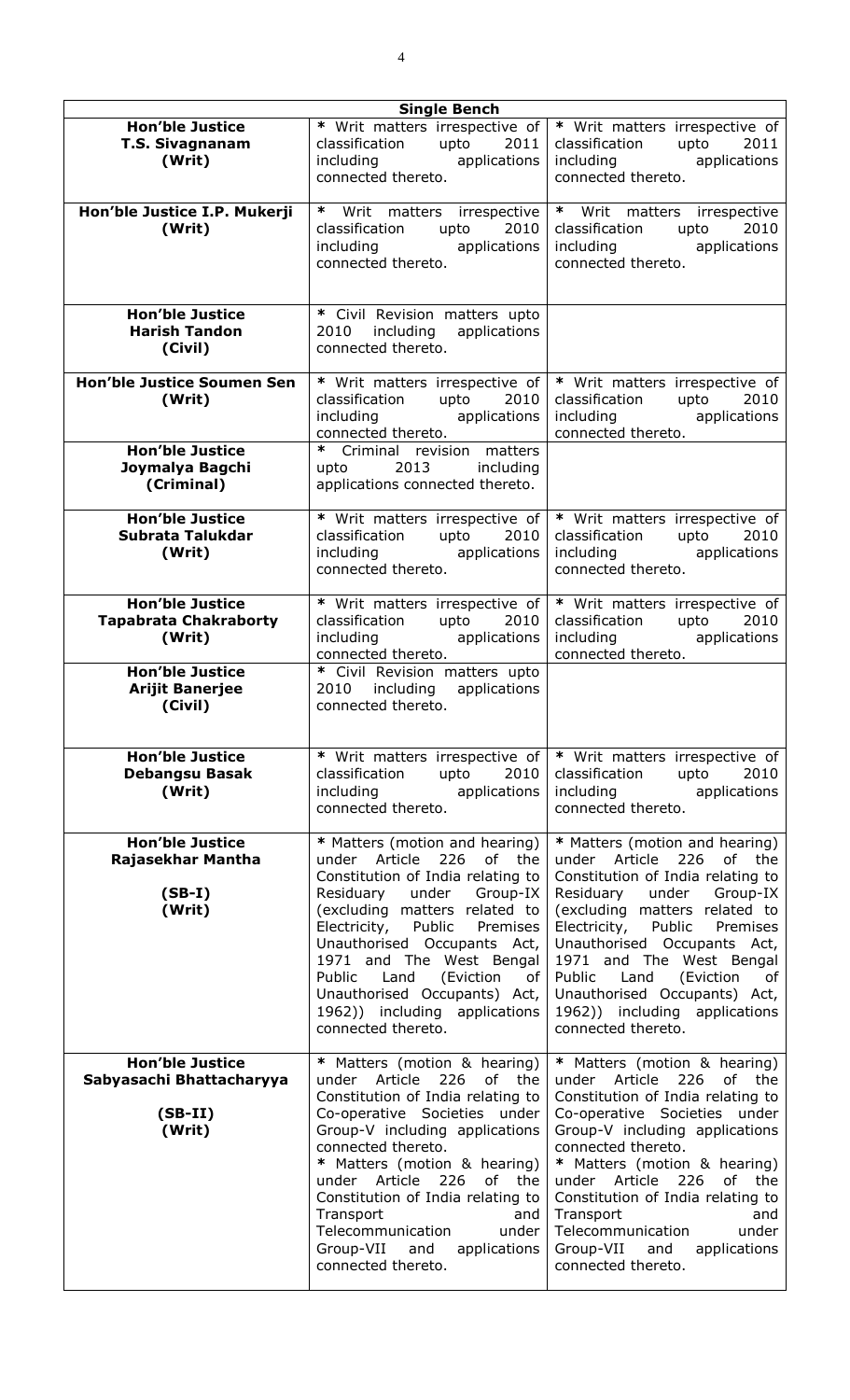|                                                                                    | * Matters (motion and hearing)<br>under Article 226 of the<br>Constitution of India relating to<br>Residuary<br>under<br>Group-IX<br>(matters related to Electricity,<br>Public Premises (Eviction of<br>Unauthorised Occupants) Act,<br>1971 and The West Bengal<br>(Eviction<br>Public<br>Land<br>of<br>Unauthorised Occupants) Act,<br>1962) including applications<br>connected thereto; | * Matters (motion and hearing)<br>under Article 226 of the<br>Constitution of India relating to<br>Residuary under<br>Group-IX<br>(matters related to Electricity,<br>Public Premises (Eviction of<br>Unauthorised Occupants) Act,<br>1971 and The West Bengal<br>Land<br>Public<br>(Eviction<br>of<br>Unauthorised Occupants) Act,<br>1962) including applications<br>connected thereto;                                                                                                                                                            |
|------------------------------------------------------------------------------------|----------------------------------------------------------------------------------------------------------------------------------------------------------------------------------------------------------------------------------------------------------------------------------------------------------------------------------------------------------------------------------------------|------------------------------------------------------------------------------------------------------------------------------------------------------------------------------------------------------------------------------------------------------------------------------------------------------------------------------------------------------------------------------------------------------------------------------------------------------------------------------------------------------------------------------------------------------|
| <b>Hon'ble Justice</b><br>Moushumi Bhattacharya<br>$(SB-III)$<br>(Writ & Criminal) | * Matters (motion & hearing)<br>under Article<br>226<br>of<br>the<br>Constitution of India relating to<br>colleges,<br>universities<br>and<br>libraries<br>under<br>Group-II<br>including<br>services<br>and<br>applications connected thereto;<br>∗<br>Hearing of old criminal<br>appeals after regular list is<br>exhausted.                                                               | * Matters (motion & hearing)<br>under Article<br>226<br>of<br>the<br>Constitution of India relating to<br>colleges,<br>and<br>universities<br>libraries<br>under<br>Group-II<br>including<br>services<br>and<br>applications connected thereto;                                                                                                                                                                                                                                                                                                      |
| <b>Hon'ble Justice</b><br><b>Shekhar B. Saraf</b><br>$(SB-IV)$<br>(Civil)          | * Review petitions, contempt<br>applications<br>(including<br>applications connected thereto)<br>of the Single Bench, Hon'ble<br>Judge whereof is not available<br>due to death, retirement or<br>transfer/elevation;                                                                                                                                                                        | of<br>the<br>After<br>completion<br>Commercial Division matters,<br>will take up--<br>* Matters under Arbitration Act,<br>1940<br>and<br>Arbitration<br>_&<br>Conciliation Act, 1996 including<br>applications connected thereto;<br>* Interlocutory matters and<br>Intellectual Property<br>Rights<br>matters (except suits);<br>* Review petitions, contempt<br>applications (including<br>applications connected thereto)<br>of the Single Bench, Hon'ble<br>Judge whereof is not available<br>due to death, retirement or<br>transfer/elevation; |
| <b>Hon'ble Justice</b><br>Rajarshi Bharadwaj<br>(Writ)                             | * Writ petition irrespective of<br>classification<br>including<br>applications thereto upto 2012.                                                                                                                                                                                                                                                                                            | * Writ petition irrespective of<br>classification<br>including<br>applications thereto upto 2012.                                                                                                                                                                                                                                                                                                                                                                                                                                                    |
| <b>Hon'ble Justice</b><br><b>Shampa Sarkar</b><br>$(SB-V)$<br>(Writ)               | * Matters (motion & hearing)<br>under Article<br>226<br>of the<br>Constitution of India relating to<br>Municipalities,<br>Panchayats<br>under<br>Group-V<br>including<br>applications connected thereto<br>(2017 onwards).                                                                                                                                                                   | * Matters (motion & hearing)<br>under Article<br>226<br>of the<br>Constitution of India relating to<br>Panchayats<br>Municipalities,<br>under<br>Group-V<br>including<br>applications connected thereto<br>(2017 onwards).                                                                                                                                                                                                                                                                                                                           |
| <b>Hon'ble Justice</b><br>Ravi Krishan Kapur<br>$(SB-VI)$<br>(Civil & Criminal)    | ∗<br>Hearing of old<br>criminal<br>appeals after regular list is<br>exhausted.                                                                                                                                                                                                                                                                                                               | of<br>After<br>completion<br>the<br>Commercial Division matters,<br>will take $up-$<br>∗<br><b>Matters</b><br>relating<br>to<br>Companies Act including suits<br>against<br>companies<br>(in<br>liquidation),<br>admiralty<br>and<br>contempt matters relating to<br>Company<br>Law<br>Board<br>and<br>misfeasance;<br>Insolvency<br>matters;<br>∗<br>Hearing<br>of<br>suits<br>and<br>applications connected thereto.                                                                                                                               |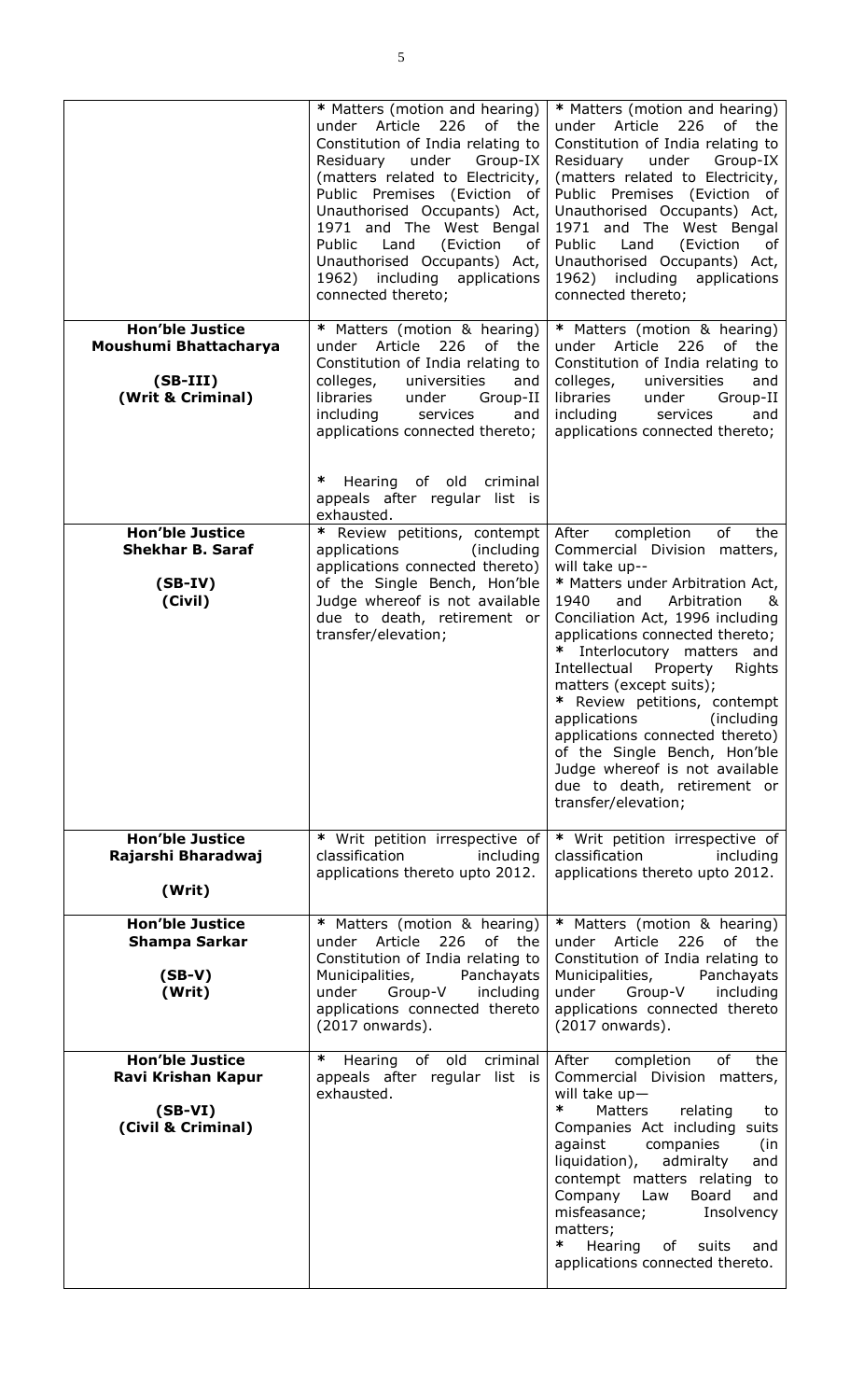| <b>Hon'ble Justice</b><br><b>Arindam Mukherjee</b><br>$(SB-VII)$<br>(Writ)        | * Matters (motion & hearing)<br>226<br>under<br>Article<br>of the<br>Constitution of India relating to<br>service under Group VI and<br>applications connected thereto.                                                                                                                                                                                                                                                    | * Matters (motion & hearing)<br>under Article<br>226<br>of<br>the<br>Constitution of India relating to<br>service under Group VI and<br>applications connected thereto.                                                                                                                                                                                                               |
|-----------------------------------------------------------------------------------|----------------------------------------------------------------------------------------------------------------------------------------------------------------------------------------------------------------------------------------------------------------------------------------------------------------------------------------------------------------------------------------------------------------------------|---------------------------------------------------------------------------------------------------------------------------------------------------------------------------------------------------------------------------------------------------------------------------------------------------------------------------------------------------------------------------------------|
| <b>Hon'ble Justice</b><br><b>Biswajit Basu</b><br>(SB-VIII)<br>(Civil & Criminal) | * Admission and hearing of<br>Civil Revisions under Article<br>227 of the Constitution of India<br>including<br>applications<br>connected thereto (upto 2019);                                                                                                                                                                                                                                                             |                                                                                                                                                                                                                                                                                                                                                                                       |
|                                                                                   | * Hearing of Second Appeal,<br>Second Miscellaneous Appeal,<br>Miscellaneous<br>First<br>Appeal<br>irrespective of years including<br>applications connected thereto;                                                                                                                                                                                                                                                      |                                                                                                                                                                                                                                                                                                                                                                                       |
|                                                                                   | * Matters relating to contempt<br>(civil) of sub-ordinate Courts to<br>be heard by a Judge sitting<br>singly;                                                                                                                                                                                                                                                                                                              |                                                                                                                                                                                                                                                                                                                                                                                       |
|                                                                                   | Hearing of old criminal<br>*<br>appeals after regular list is<br>exhausted.                                                                                                                                                                                                                                                                                                                                                |                                                                                                                                                                                                                                                                                                                                                                                       |
| <b>Hon'ble Justice</b><br><b>Amrita Sinha</b><br>$(SB-IX)$<br>(Writ)              | * Matters (motion & hearing)<br>under Article<br>226<br>of the<br>Constitution of India relating to<br>Education<br>under<br>Group-II<br>(related to primary education,<br>madrasah including services)<br>including<br>applications<br>connected thereto;                                                                                                                                                                 | * Matters (motion & hearing)<br>under Article 226<br>of the<br>Constitution of India relating to<br>Education<br>under<br>Group-II<br>(related to primary education,<br>madrasah including services)<br>including<br>applications<br>connected thereto;                                                                                                                               |
|                                                                                   | * Matters (motion & hearing)<br>under Article<br>226 of<br>the<br>Constitution of India relating to<br>Regulation<br>of Industries<br>&<br>Essential<br>Commodities<br>&<br>various Central Orders under<br>Group VIII and applications<br>connected thereto.                                                                                                                                                              | * Matters (motion & hearing)<br>under Article<br>226 of the<br>Constitution of India relating to<br>Regulation<br>of<br>Industries<br>&<br>Essential<br>Commodities<br>&<br>various Central Orders under<br>Group VIII and applications<br>connected thereto.                                                                                                                         |
| <b>Hon'ble Justice</b><br><b>Abhijit Gangopadhyay</b><br>$(SB-X)$<br>(Writ)       | * Matters (motion & hearing)<br>226<br>of the<br>under Article<br>Constitution of India relating to<br>Education<br>under<br>Group-II<br>including<br>services<br>and<br>applications connected thereto.<br>(Excluding matters relating to<br>primary education, colleges,<br>madrasah,<br>universities<br>and<br>libraries<br>under<br>Group-II<br>including<br>services<br>and<br>applications<br>connected<br>thereto). | * Matters (motion & hearing)<br>under Article<br>226<br>of the<br>Constitution of India relating to<br>Education<br>Group-II<br>under<br>including<br>applications<br>connected thereto. (Excluding<br>matters relating to primary<br>education, madrasah, colleges,<br>universities and libraries under<br>Group-II including services and<br>applications<br>connected<br>thereto). |
| Hon'ble Justice Jay Sengupta<br>$(SB-XI)$<br>(Criminal)                           | $*$<br>Criminal Revision<br>matters<br>including<br>applications<br>connected<br>thereto<br>(2021)<br>onwards);<br>* Reference under Section 395<br>of the Code of Criminal<br>Procedure, 1973.                                                                                                                                                                                                                            |                                                                                                                                                                                                                                                                                                                                                                                       |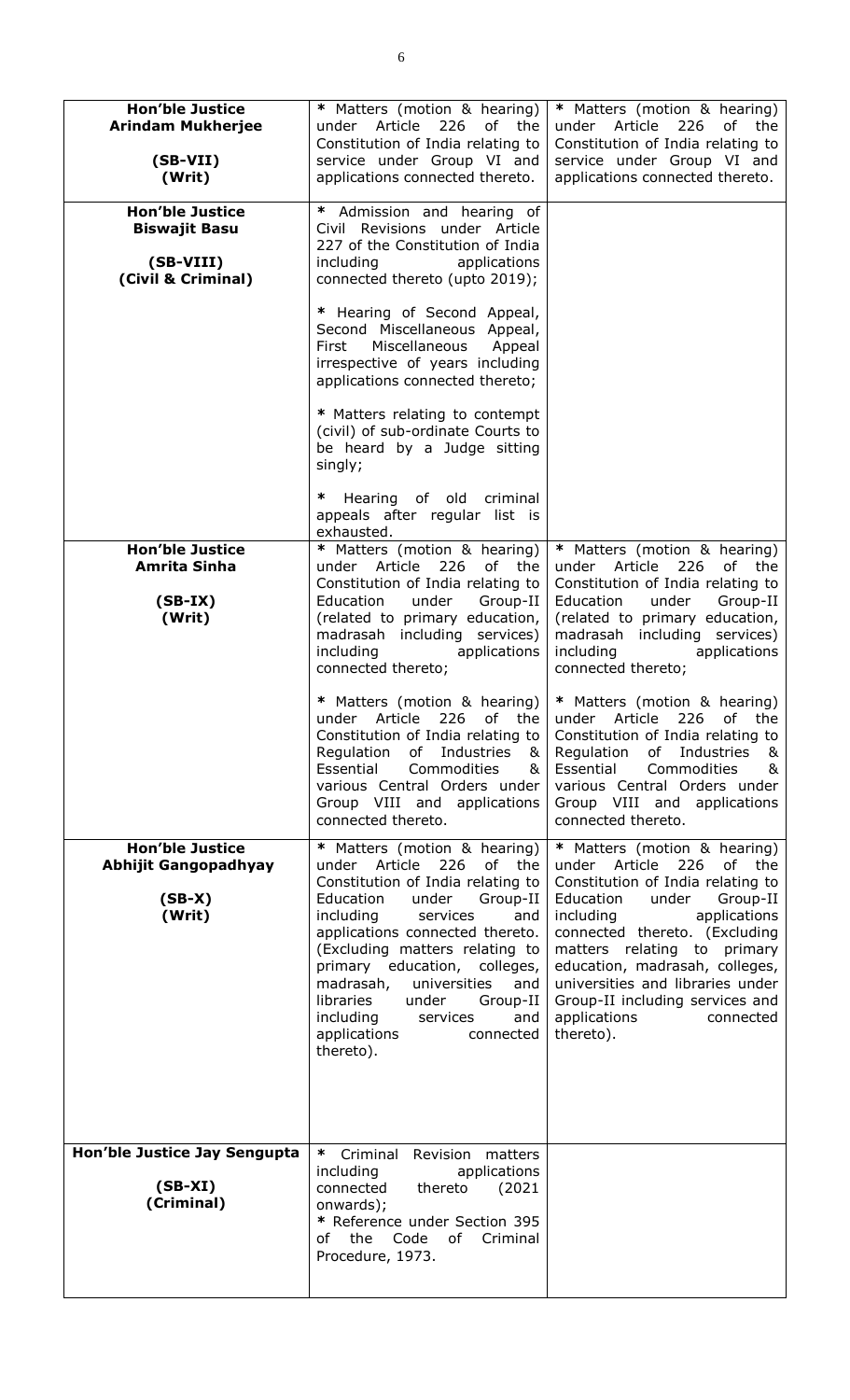| <b>Hon'ble Justice</b><br><b>Bibek Chaudhuri</b><br>$(SB-XII)$<br>(Criminal)      | * Bail under Section 439 of the<br>Code of Criminal<br>Procedure,<br>1973<br>including<br>modification/cancellation<br>and<br>relaxation of conditions of bail;<br>∗<br>Admission and hearing of<br>Appeal<br>including<br>Criminal<br>application for suspension of<br>sentence in pending appeal and<br>other applications connected<br>thereto (2016 onwards);<br>* Hearing of Criminal Appeal<br>relating to 'Crime<br>against<br>Women'. (2016 onwards);<br>∗<br>Criminal Revision matters<br>including<br>applications<br>connected thereto (upto 2012). |                                                                                                                                                                                                                                                                                                                                                                              |
|-----------------------------------------------------------------------------------|----------------------------------------------------------------------------------------------------------------------------------------------------------------------------------------------------------------------------------------------------------------------------------------------------------------------------------------------------------------------------------------------------------------------------------------------------------------------------------------------------------------------------------------------------------------|------------------------------------------------------------------------------------------------------------------------------------------------------------------------------------------------------------------------------------------------------------------------------------------------------------------------------------------------------------------------------|
| <b>Hon'ble Justice</b><br><b>Subhasis Dasgupta</b><br>(SB-XIII)<br>(Civil)        | * Admission and hearing of<br>Civil Revisions under Article<br>227 of the Constitution of India<br>including<br>applications<br>(2020)<br>connected<br>thereto<br>onwards);<br>* Hearing of Second Appeal,<br>Second Miscellaneous Appeal,<br>Miscellaneous<br>First<br>Appeal<br>irrespective of years including<br>applications connected thereto.                                                                                                                                                                                                           |                                                                                                                                                                                                                                                                                                                                                                              |
| <b>Hon'ble Justice Suvra Ghosh</b><br>$(SB- XIV)$<br>(Writ)                       | * Matters (motion & hearing)<br>Article<br>226<br>of the<br>under<br>Constitution of India relating to<br>Land under Group-I including<br>applications connected thereto;<br>Matters (motion & hearing)<br>226<br>of the<br>Article<br>under<br>Constitution of India relating to<br>Group-III<br>Labour<br>under<br>including<br>applications<br>connected thereto.                                                                                                                                                                                           | * Matters (motion & hearing)<br>Article<br>226<br>of<br>the<br>under<br>Constitution of India relating to<br>Land under Group-I including<br>applications connected thereto;<br>* Matters (motion & hearing)<br>226<br>Article<br>of<br>the<br>under<br>Constitution of India relating to<br>Labour<br>under<br>Group-III<br>including<br>applications<br>connected thereto. |
| <b>Hon'ble Justice</b><br><b>Md. Nizamuddin</b><br>$(SB-XV)$<br>(Writ & Criminal) | * Matters (motion & hearing)<br>under Article 226<br>of<br>the<br>Constitution of India relating to<br>and<br>Tax<br>Revenue<br>Laws<br>(Excluding Land<br>Revenue)<br>under Group-IV including<br>applications connected thereto;<br>∗<br>Hearing of old criminal<br>appeals after regular list is<br>exhausted.                                                                                                                                                                                                                                              | * Matters (motion & hearing)<br>under Article<br>226<br>of<br>the<br>Constitution of India relating to<br>Tax<br>Revenue<br>and<br>Laws<br>(Excluding Land<br>Revenue)<br>under<br>Group-IV<br>including<br>applications connected thereto.                                                                                                                                  |
| <b>Hon'ble Justice</b><br><b>Tirthankar Ghosh</b><br>$(SB-XVI)$<br>(Criminal)     | * Criminal Revision matters<br>applications<br>including<br>connected thereto (From 2017<br>to 2020).                                                                                                                                                                                                                                                                                                                                                                                                                                                          |                                                                                                                                                                                                                                                                                                                                                                              |
| <b>Hon'ble Justice</b><br><b>Hiranmay Bhattacharyya</b><br>(Writ)                 | * Writ Petition irrespective of<br>classification and applications<br>connected thereto.                                                                                                                                                                                                                                                                                                                                                                                                                                                                       | * Writ Petition irrespective of<br>classification and applications<br>connected thereto.                                                                                                                                                                                                                                                                                     |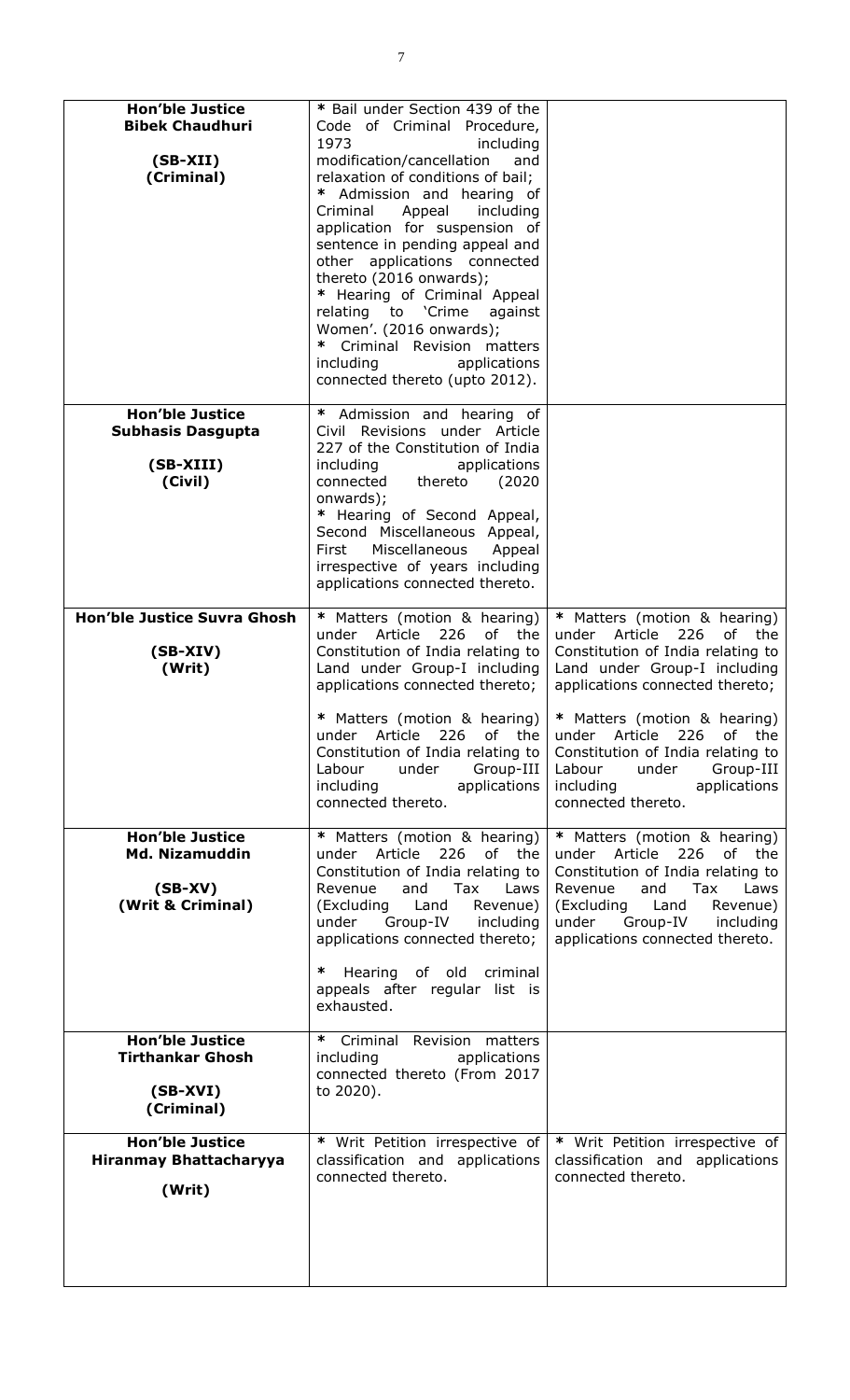| <b>Hon'ble Justice</b><br>Saugata Bhattacharyya<br>(SB-XVII)<br>(Writ)       | $\ast$<br>Hearing of writ petition<br>irrespective of classification and<br>including<br>applications<br>year<br>connected thereto;<br>* Matters (motion & hearing)<br>under Article<br>226<br>of the<br>Constitution of India relating to<br>Municipalities,<br>Panchayats<br>under Group-V<br>including<br>applications connected thereto<br>(upto 2016).                                           | $\ast$<br>Hearing of writ petition<br>irrespective of classification and<br>including<br>applications<br>year<br>connected thereto;<br>* Matters (motion & hearing)<br>226<br>under Article<br>of the<br>Constitution of India relating to<br>Panchayats<br>Municipalities,<br>under Group-V<br>including<br>applications connected thereto<br>(upto 2016). |
|------------------------------------------------------------------------------|-------------------------------------------------------------------------------------------------------------------------------------------------------------------------------------------------------------------------------------------------------------------------------------------------------------------------------------------------------------------------------------------------------|-------------------------------------------------------------------------------------------------------------------------------------------------------------------------------------------------------------------------------------------------------------------------------------------------------------------------------------------------------------|
| <b>Hon'ble Justice</b><br><b>Kausik Chanda</b><br>(Criminal)                 | * Hearing of Criminal Revisions<br>irrespective of years including<br>connected applications thereto.                                                                                                                                                                                                                                                                                                 |                                                                                                                                                                                                                                                                                                                                                             |
| <b>Hon'ble Justice</b><br>Aniruddha Roy<br>(Writ)                            | * Writ Petition irrespective of<br>classification and applications<br>connected thereto.                                                                                                                                                                                                                                                                                                              | * Writ Petition irrespective of<br>classification and applications<br>connected thereto.                                                                                                                                                                                                                                                                    |
| <b>Hon'ble Justice</b><br><b>Kesang Doma Bhutia</b><br>(SB-XVIII)<br>(Civil) | * Application under Section 24<br>of the Code of Civil Procedure,<br>1908;<br>* Appeal related to all Claim<br>Cases including applications<br>connected thereto;                                                                                                                                                                                                                                     | * Application under Clause 13<br>of the Letters Patent read with<br>Section 24 of the Code of Civil<br>Procedure, 1908.                                                                                                                                                                                                                                     |
| <b>Hon'ble Justice</b><br><b>Rabindranath Samanta</b><br>(Criminal)          | * Hearing of Criminal Appeal<br>2010<br>upto<br>including<br>applications connected thereto.                                                                                                                                                                                                                                                                                                          |                                                                                                                                                                                                                                                                                                                                                             |
| <b>Hon'ble Justice</b><br><b>Sugato Majumdar</b><br>(Civil)                  | * Civil Revision matters upto<br>2013<br>including<br>applications<br>connected thereto.                                                                                                                                                                                                                                                                                                              |                                                                                                                                                                                                                                                                                                                                                             |
| <b>Hon'ble Justice</b><br><b>Bivas Pattanayak</b><br>(Civil)                 | * Hearing of Second Appeal,<br>Second Miscellaneous Appeal,<br>Claim<br>Cases<br>including<br>applications connected thereto.                                                                                                                                                                                                                                                                         |                                                                                                                                                                                                                                                                                                                                                             |
| <b>Hon'ble Justice</b><br>Ananda Kumar Mukherjee<br>$(SB-XIX)$<br>(Criminal) | Criminal Revision matters<br>$\ast$<br>applications<br>including<br>connected thereto (From 2013<br>to 2016);<br>∗<br>Admission and hearing of<br>Appeal<br>including<br>Criminal<br>application for suspension of<br>sentence in pending appeal and<br>other applications connected<br>thereto (upto 2015);<br>* Hearing of Criminal Appeal<br>relating to 'Crime<br>against<br>Women'. (upto 2015). |                                                                                                                                                                                                                                                                                                                                                             |
| Hon'ble Justice Krishna Rao<br>(Writ)                                        | * Writ Petition irrespective of<br>classification and applications<br>connected thereto;                                                                                                                                                                                                                                                                                                              | * Writ Petition irrespective of<br>classification and applications<br>connected thereto.                                                                                                                                                                                                                                                                    |